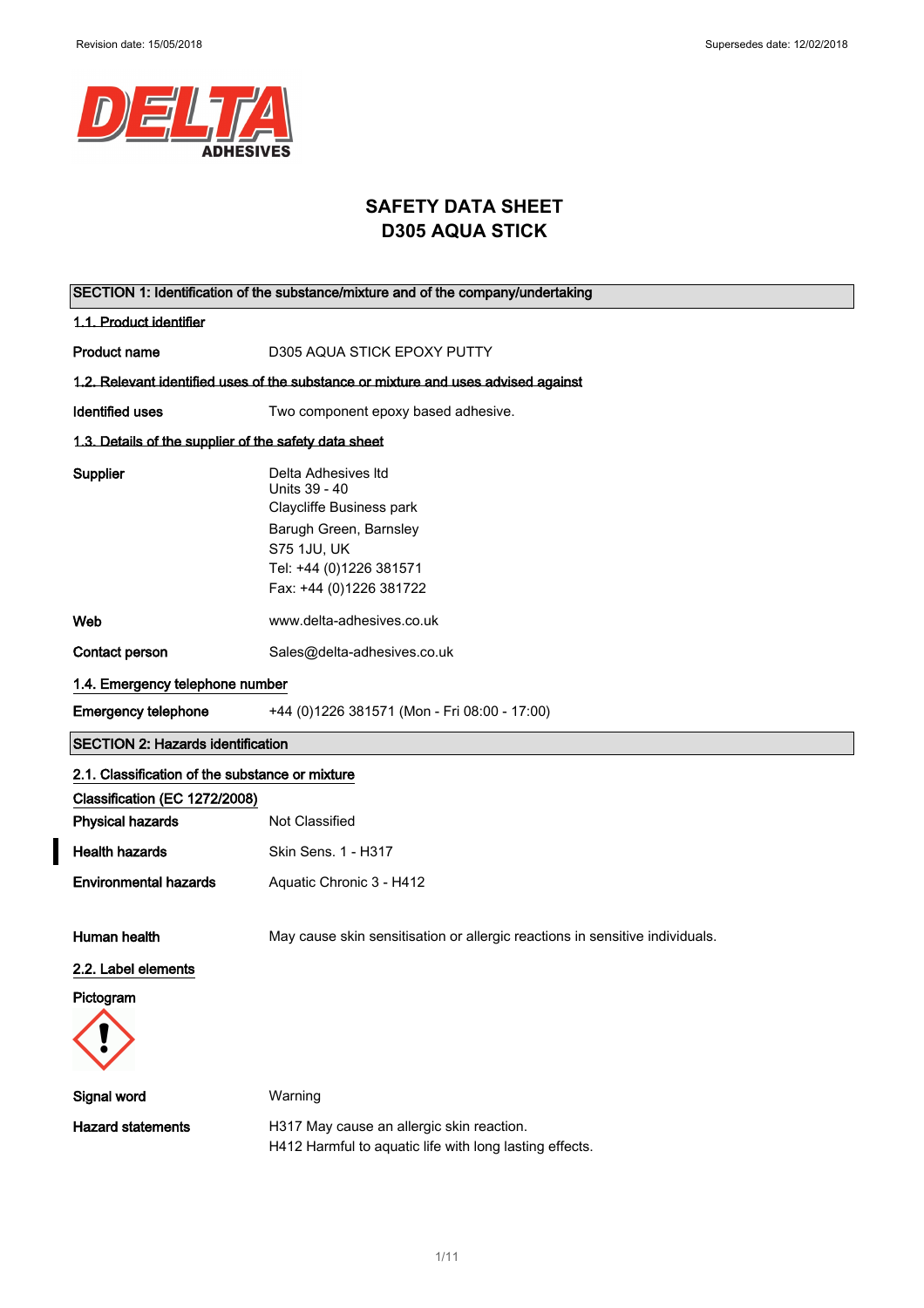| <b>Precautionary statements</b>           | P264 Wash contaminated skin thoroughly after handling.<br>P273 Avoid release to the environment.<br>P280 Wear protective gloves/ protective clothing/ eye protection/ face protection.<br>P333+P313 If skin irritation or rash occurs: Get medical advice/attention.<br>P337+P313 If eye irritation persists: Get medical advice/ attention.<br>P501 Dispose of contents/ container in accordance with national regulations. |
|-------------------------------------------|------------------------------------------------------------------------------------------------------------------------------------------------------------------------------------------------------------------------------------------------------------------------------------------------------------------------------------------------------------------------------------------------------------------------------|
| Contains                                  | POLY[OXY(METHYL-1,2-ETHANEDIYL)], A-HYDRO-w-HYDROXY-, ETHER WITH 2,2-<br>BIS(HYDROXYMETHYL)-1,3-PROPANEDIOL (4:1), 2-HYDROXY-3-MERCAPTOPROPYL<br>ETHER, EPOXY RESIN (Number average MW <= 700), TRIETHYLENETETRAMINE                                                                                                                                                                                                         |
| Supplementary precautionary<br>statements | P302+P352 IF ON SKIN: Wash with plenty of water.<br>P305+P351+P338 IF IN EYES: Rinse cautiously with water for several minutes. Remove<br>contact lenses, if present and easy to do. Continue rinsing.                                                                                                                                                                                                                       |

### 2.3. Other hazards

| <b>SECTION 3: Composition/information on ingredients</b> |  |
|----------------------------------------------------------|--|
|----------------------------------------------------------|--|

| 3.2. Mixtures                                                                                                                                                      |                      |                                                 |
|--------------------------------------------------------------------------------------------------------------------------------------------------------------------|----------------------|-------------------------------------------------|
| <b>TALC</b>                                                                                                                                                        |                      | 20-50%                                          |
| CAS number: 14807-96-6                                                                                                                                             | EC number: 238-877-9 | REACH registration number: 01-<br>2120140278-58 |
| Classification                                                                                                                                                     |                      | Classification (67/548/EEC or 1999/45/EC)       |
| Not Classified                                                                                                                                                     |                      |                                                 |
| POLY[OXY(METHYL-1,2-ETHANEDIYL)], A-HYDRO-ω-<br>HYDROXY-, ETHER WITH 2,2-BIS(HYDROXYMETHYL)-<br>1,3-PROPANEDIOL (4:1), 2-HYDROXY-3-<br><b>MERCAPTOPROPYL ETHER</b> |                      | 20-50%                                          |
| CAS number: 72244-98-5                                                                                                                                             | EC number: 615-735-8 | REACH registration number: 01-<br>2120118957-46 |
| Classification                                                                                                                                                     |                      |                                                 |
| Skin Sens. 1B - H317                                                                                                                                               |                      |                                                 |
| Aquatic Chronic 3 - H412                                                                                                                                           |                      |                                                 |
| AMORPHOUS SODA LIME GLASS                                                                                                                                          |                      | 20-50%                                          |
| CAS number: 65997-17-3                                                                                                                                             | EC number: 266-046-0 | REACH registration number: 01-<br>2119990048-30 |
| Classification<br>Not Classified                                                                                                                                   |                      | Classification (67/548/EEC or 1999/45/EC)       |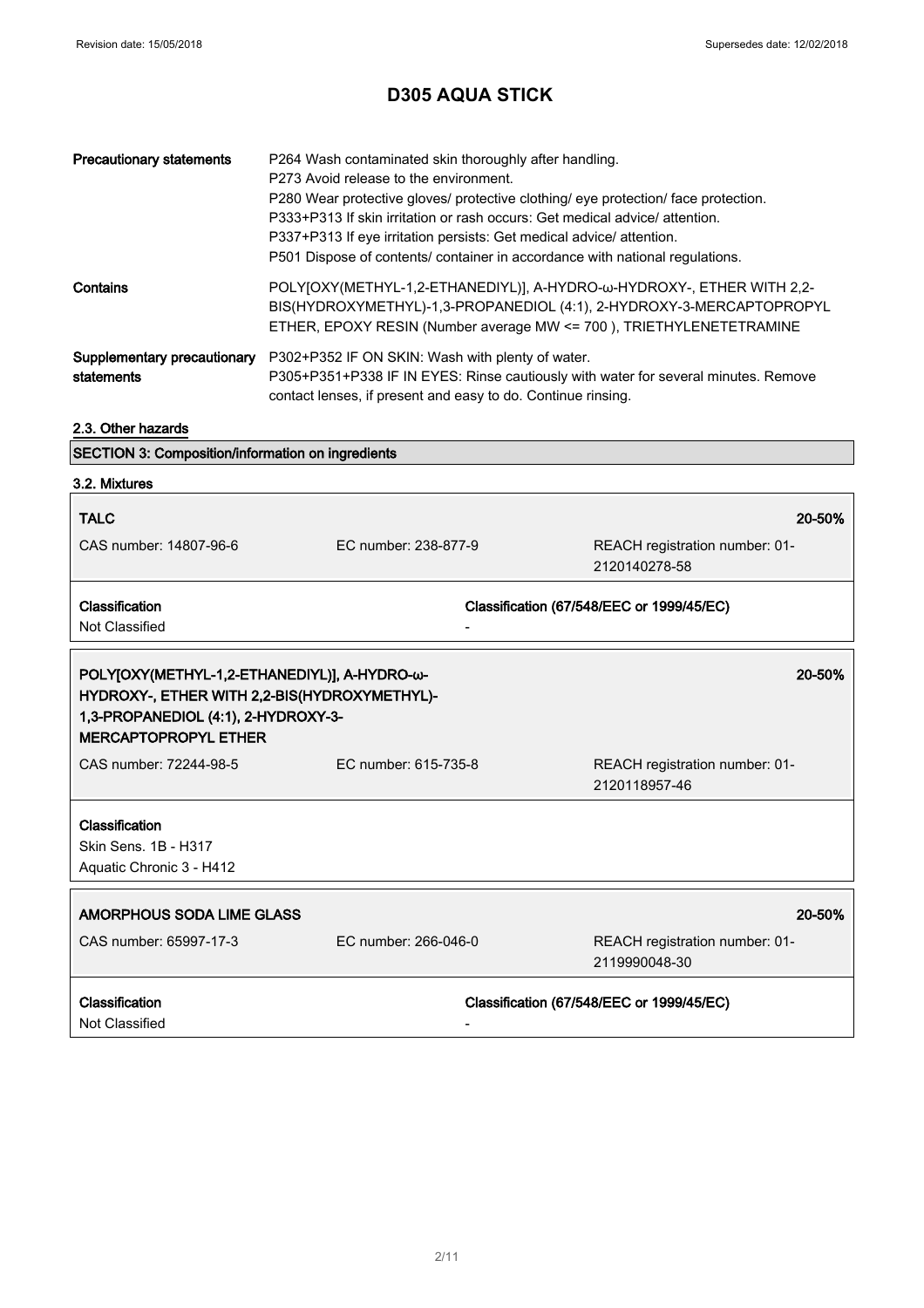| EPOXY RESIN (Number average MW <= 700)                                                                                                                                                                    |                                                                                   | 5-10%                                           |
|-----------------------------------------------------------------------------------------------------------------------------------------------------------------------------------------------------------|-----------------------------------------------------------------------------------|-------------------------------------------------|
| CAS number: 25068-38-6                                                                                                                                                                                    | EC number: 500-033-5                                                              | REACH registration number: 01-<br>2119456619-26 |
| Classification<br>Skin Irrit. 2 - H315<br>Eye Irrit. 2 - H319<br>Skin Sens. 1 - H317<br>Aquatic Chronic 2 - H411                                                                                          |                                                                                   |                                                 |
| <b>TITANIUM DIOXIDE</b>                                                                                                                                                                                   |                                                                                   | 5-10%                                           |
| CAS number: 13463-67-7                                                                                                                                                                                    | EC number: 236-675-5                                                              | REACH registration number: 01-<br>2119489379-17 |
| Classification<br>Not Classified                                                                                                                                                                          |                                                                                   | Classification (67/548/EEC or 1999/45/EC)       |
| <b>TRIETHYLENETETRAMINE</b>                                                                                                                                                                               |                                                                                   | $>0.5 < 1.0\%$                                  |
| CAS number: 112-24-3                                                                                                                                                                                      | EC number: 203-950-6                                                              | REACH registration number: 01-<br>2119487919-13 |
| Classification<br>Acute Tox. 4 - H302<br>Acute Tox. 4 - H312<br>Skin Corr. 1B - H314<br>Skin Sens. 1 - H317<br>Aquatic Chronic 3 - H412                                                                   |                                                                                   |                                                 |
| <b>PHENOL</b>                                                                                                                                                                                             |                                                                                   | < 0.5%                                          |
| CAS number: 108-95-2                                                                                                                                                                                      | EC number: 203-632-7                                                              | REACH registration number: 01-<br>2119471329-32 |
| M factor (Chronic) = $1$                                                                                                                                                                                  |                                                                                   |                                                 |
| Classification<br>Acute Tox. 3 - H301<br>Acute Tox. 3 - H311<br>Acute Tox. 3 - H331<br>Skin Corr. 1B - H314<br>Eye Dam. 1 - H318<br>Muta. 2 - H341<br><b>STOT RE 2 - H373</b><br>Aquatic Chronic 1 - H410 | The Full Text for all P Phrases and Hazard Statements are Displayed in Section 16 |                                                 |

The Full Text for all R-Phrases and Hazard Statements are Displayed in Section 16.

## SECTION 4: First aid measures

### 4.1. Description of first aid measures

Inhalation Remove affected person from source of contamination. Get medical attention if any discomfort continues.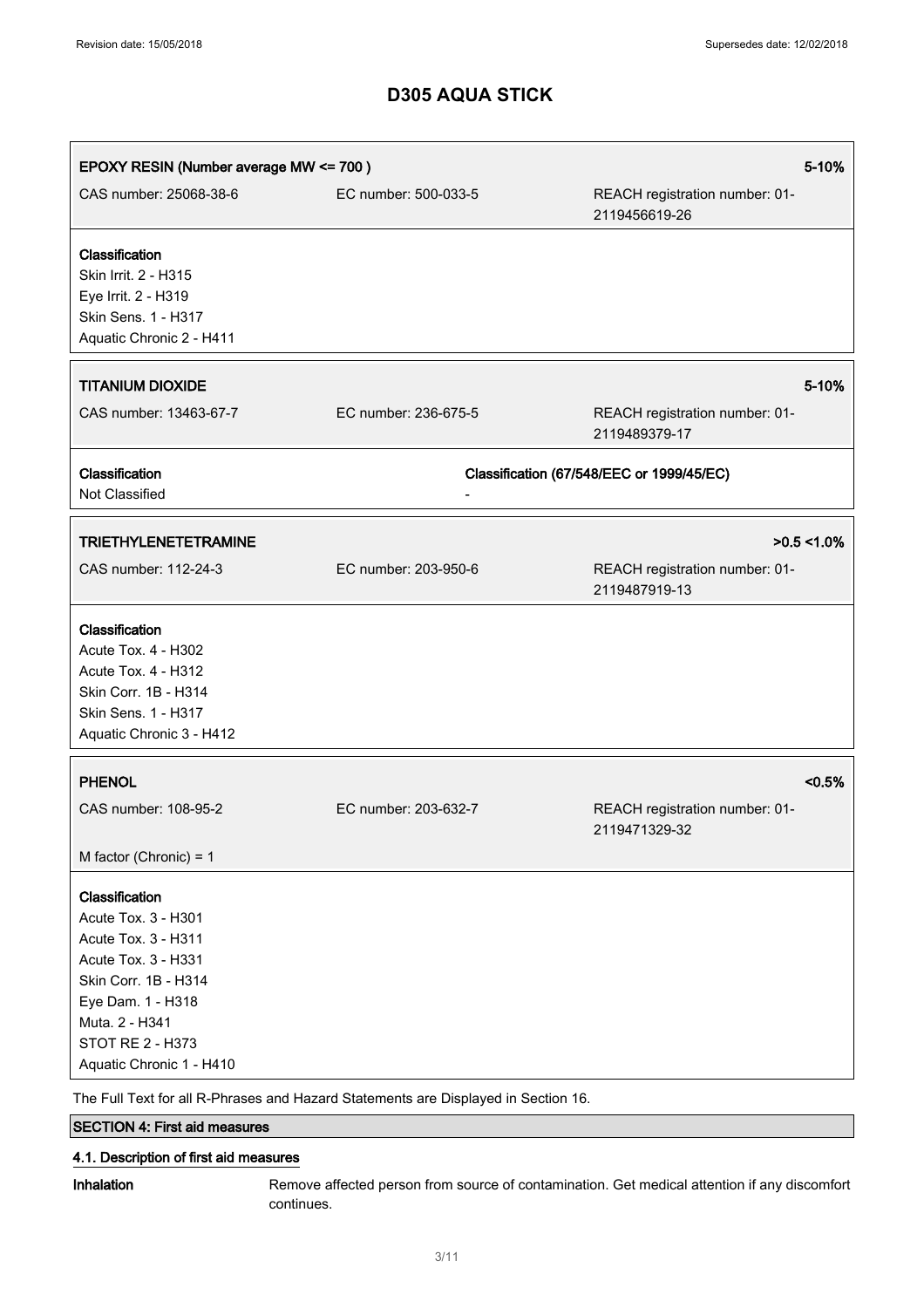l

# **D305 AQUA STICK**

| Ingestion                                                  | DO NOT induce vomiting. Get medical attention immediately.                                                                                                                                                                                                        |
|------------------------------------------------------------|-------------------------------------------------------------------------------------------------------------------------------------------------------------------------------------------------------------------------------------------------------------------|
| Skin contact                                               | Wash skin thoroughly with soap and water.                                                                                                                                                                                                                         |
| Eye contact                                                | Rinse immediately with plenty of water. Remove any contact lenses and open eyelids wide<br>apart. Continue to rinse for at least 15 minutes. Get medical attention if irritation persists after<br>washing. Show this Safety Data Sheet to the medical personnel. |
|                                                            | 4.2. Most important symptoms and effects, both acute and delayed                                                                                                                                                                                                  |
| Inhalation                                                 | No specific symptoms known.                                                                                                                                                                                                                                       |
| Ingestion                                                  | May cause discomfort.                                                                                                                                                                                                                                             |
| Skin contact                                               | May cause sensitisation or allergic reactions in sensitive individuals. May cause irritation.                                                                                                                                                                     |
| Eye contact                                                | May irritate eyes.                                                                                                                                                                                                                                                |
|                                                            | 4.3. Indication of any immediate medical attention and special treatment needed                                                                                                                                                                                   |
| Notes for the doctor                                       | No specific recommendations. If in doubt, get medical attention promptly.                                                                                                                                                                                         |
| <b>SECTION 5: Firefighting measures</b>                    |                                                                                                                                                                                                                                                                   |
| 5.1. Extinguishing media                                   |                                                                                                                                                                                                                                                                   |
| Suitable extinguishing media                               | Extinguish with the following media: Water spray, foam, dry powder or carbon dioxide.                                                                                                                                                                             |
| 5.2. Special hazards arising from the substance or mixture |                                                                                                                                                                                                                                                                   |
| Specific hazards                                           | No unusual fire or explosion hazards noted.                                                                                                                                                                                                                       |
| <b>Hazardous combustion</b><br>products                    | Oxides of carbon. Oxides of nitrogen.                                                                                                                                                                                                                             |
| 5.3. Advice for firefighters                               |                                                                                                                                                                                                                                                                   |
| Protective actions during<br>firefighting                  | No specific firefighting precautions known.                                                                                                                                                                                                                       |
| Special protective equipment<br>for firefighters           | Wear positive-pressure self-contained breathing apparatus (SCBA) and appropriate protective<br>clothing.                                                                                                                                                          |
| <b>SECTION 6: Accidental release measures</b>              |                                                                                                                                                                                                                                                                   |
|                                                            | 6.1. Personal precautions, protective equipment and emergency procedures                                                                                                                                                                                          |
| <b>Personal precautions</b>                                | Wear protective clothing as described in Section 8 of this safety data sheet.                                                                                                                                                                                     |
| 6.2. Environmental precautions                             |                                                                                                                                                                                                                                                                   |
| <b>Environmental precautions</b>                           | Avoid discharge into drains or watercourses or onto the ground.                                                                                                                                                                                                   |
| 6.3. Methods and material for containment and cleaning up  |                                                                                                                                                                                                                                                                   |
| Methods for cleaning up                                    | For waste disposal, see Section 13.                                                                                                                                                                                                                               |
| 6.4. Reference to other sections                           |                                                                                                                                                                                                                                                                   |
| Reference to other sections                                | For personal protection, see Section 8. Collect and dispose of spillage as indicated in Section<br>13.                                                                                                                                                            |
| <b>SECTION 7: Handling and storage</b>                     |                                                                                                                                                                                                                                                                   |
| 7.1. Precautions for safe handling                         |                                                                                                                                                                                                                                                                   |
|                                                            |                                                                                                                                                                                                                                                                   |
| <b>Usage precautions</b>                                   | Avoid contact with skin. Avoid contact with eyes.                                                                                                                                                                                                                 |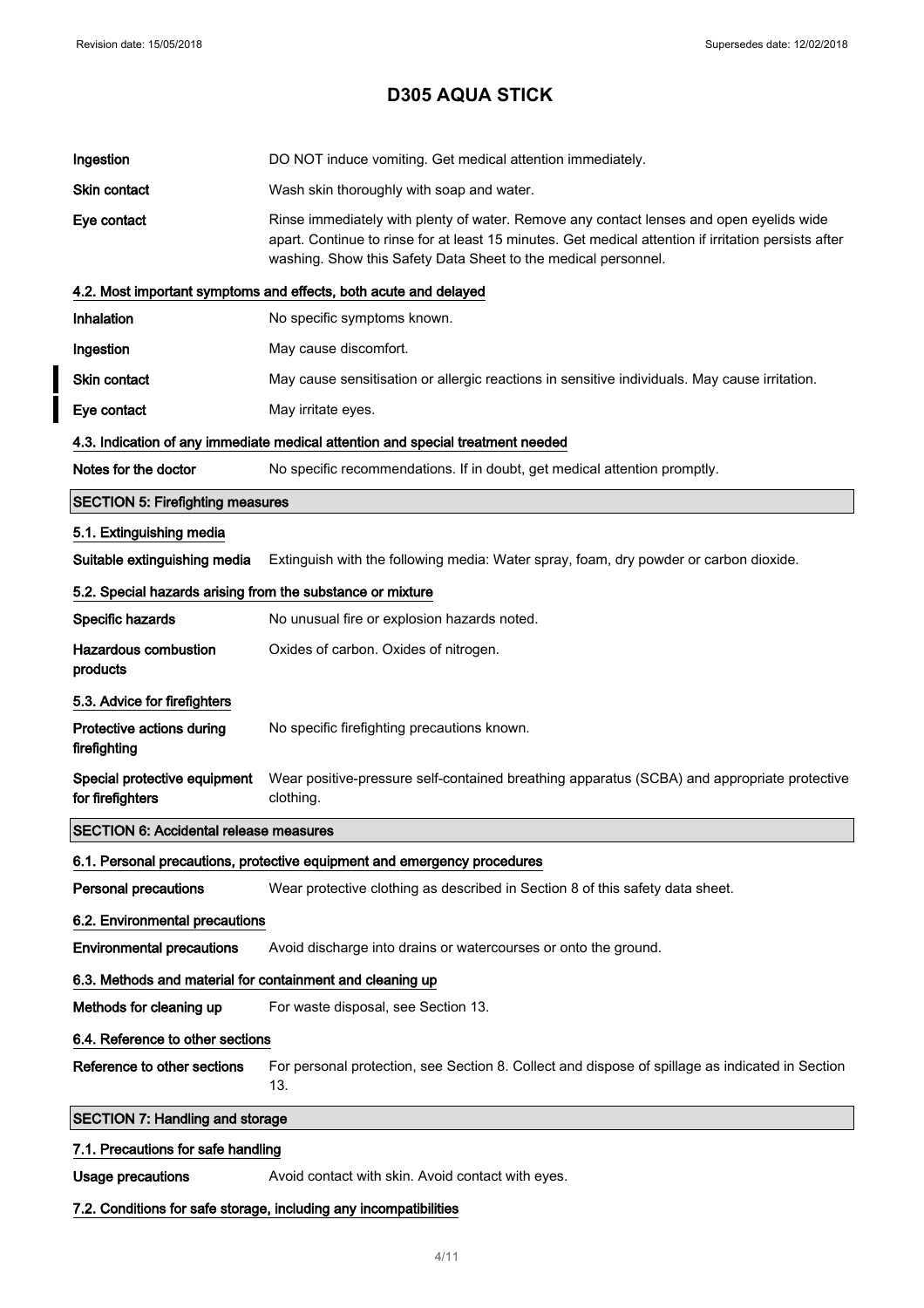Storage precautions No special storage precautions required.

7.3. Specific end use(s)

Specific end use(s) The identified uses for this product are detailed in Section 1.2.

#### SECTION 8: Exposure Controls/personal protection

#### 8.1. Control parameters

#### Occupational exposure limits

### TALC

Long-term exposure limit (8-hour TWA): WEL 1 mg/m<sup>3</sup> respirable dust

#### AMORPHOUS SODA LIME GLASS

Long-term exposure limit (8-hour TWA): 5 mg/m<sup>3</sup> dust

### TITANIUM DIOXIDE

Long-term exposure limit (8-hour TWA): WEL 4 mg/m<sup>3</sup> respirable dust Long-term exposure limit (8-hour TWA): WEL 10 mg/m<sup>3</sup> inhalable dust

#### PHENOL

Long-term exposure limit (8-hour TWA): WEL 2 ppm 7.8 mg/m<sup>3</sup> Short-term exposure limit (15-minute): WEL 4 ppm 16 mg/m<sup>3</sup> Sk

WEL = Workplace Exposure Limit

Sk = Can be absorbed through the skin.

#### EPOXY RESIN (Number average MW <= 700 ) (CAS: 25068-38-6)

| <b>DNEL</b> | Industry - Inhalation; Long term systemic effects: 12.25 mg/m <sup>3</sup><br>Industry - Inhalation; Short term systemic effects: 12.25 mg/m <sup>3</sup><br>Industry - Dermal; Long term systemic effects: 8.33 mg/kg/day<br>Industry - Dermal; Short term systemic effects: 8.33 mg/kg/day<br><b>REACH dossier information</b> |
|-------------|----------------------------------------------------------------------------------------------------------------------------------------------------------------------------------------------------------------------------------------------------------------------------------------------------------------------------------|
| <b>PNEC</b> | - Fresh water; 0.006 mg/l<br>- Marine water; 0.0006 mg/l<br>- Intermittent release; 0.018 mg/l<br>$- STP$ ; 10 mg/l<br>- Sediment (Freshwater); 0.996 mg/kg<br>- Sediment (Marinewater); 0.0996 mg/kg<br>- Soil; 0.196 mg/kg<br><b>REACH dossier information</b>                                                                 |
|             | TITANIUM DIOXIDE (CAS: 13463-67-7)                                                                                                                                                                                                                                                                                               |
| <b>DNEL</b> | Industry - Inhalation; Long term systemic effects: 10 mg/m <sup>3</sup><br><b>REACH dossier information</b>                                                                                                                                                                                                                      |
| <b>PNEC</b> | - Fresh water; 0.127 mg/l<br>- Marine water; 1.0 mg/l<br>- Intermittent release; 0.61 mg/l<br>$-$ STP; 100 mg/l<br>- Sediment (Freshwater); 1000 mg/kg<br>- Sediment (Marinewater); 100 mg/kg<br>- Soil; 100 mg/kg<br><b>REACH dossier information</b>                                                                           |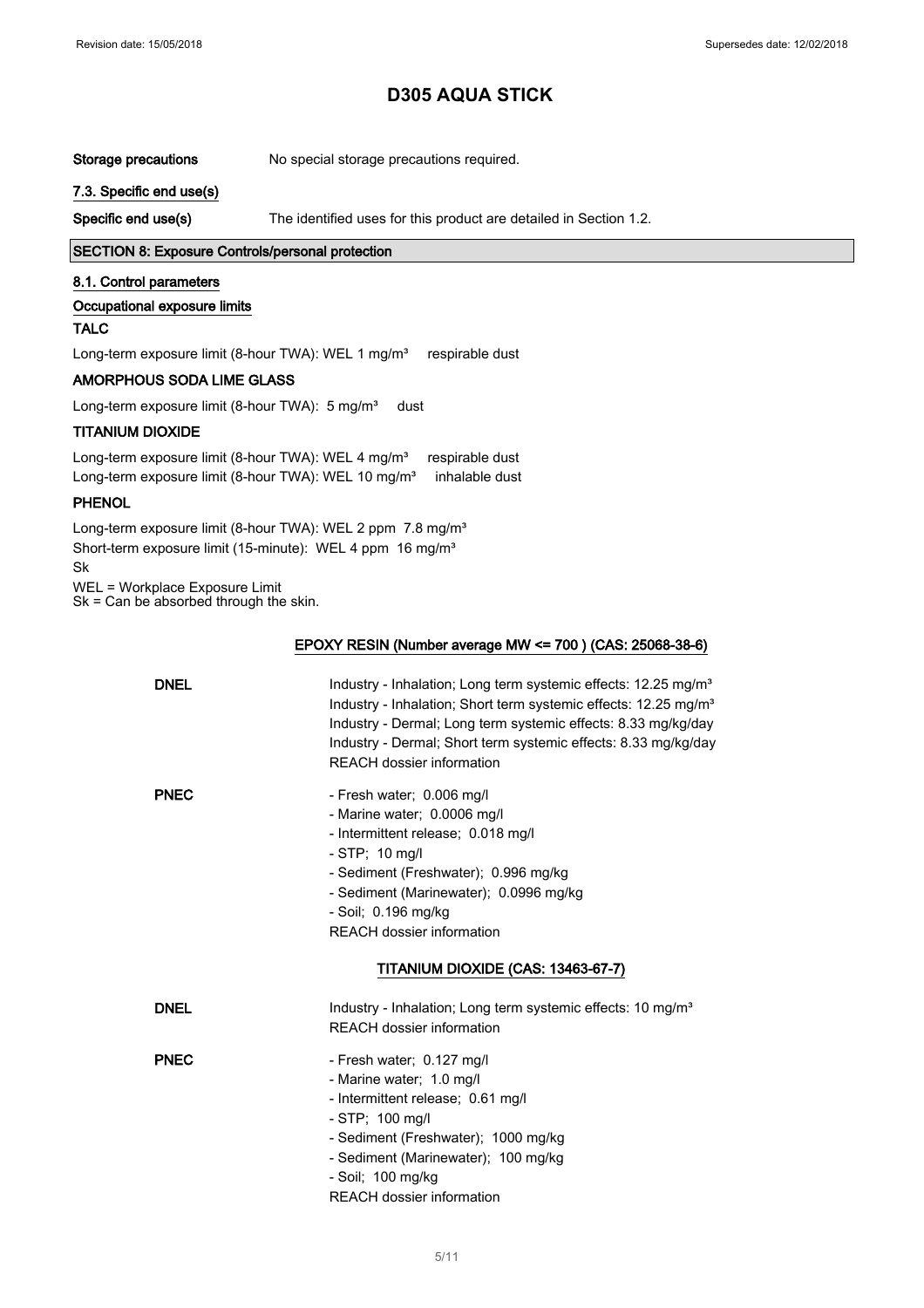## TRIETHYLENETETRAMINE (CAS: 112-24-3)

| <b>DNEL</b> | Industry - Dermal; Short term systemic effects: 5380 mg/kg/day<br>Industry - Inhalation; Long term systemic effects: 1.0 mg/m <sup>3</sup>                                                                                                                           |
|-------------|----------------------------------------------------------------------------------------------------------------------------------------------------------------------------------------------------------------------------------------------------------------------|
| <b>PNEC</b> | - Fresh water; 0.135 mg/l<br>- Marine water; 0.0027 mg/l                                                                                                                                                                                                             |
|             | PHENOL (CAS: 108-95-2)                                                                                                                                                                                                                                               |
| <b>DNEL</b> | Industry - Inhalation; Long term systemic effects: 8 mg/m <sup>3</sup><br>Industry - Inhalation; Short term local effects: 16 mg/m <sup>3</sup><br>Industry - Dermal; Long term systemic effects: 1.23 mg/m <sup>3</sup><br>REACH dossier information                |
| <b>PNEC</b> | - Fresh water; 0.0077 mg/l<br>- Marine water; 0.00077 mg/l<br>- Intermittent release; 0.031 mg/l<br>$-$ STP; 2.1 mg/l<br>- Sediment (Freshwater); 0.0915 mg/kg<br>- Sediment (Marinewater); 0.00915 mg/kg<br>- Soil; 0.136 mg/kg<br><b>REACH dossier information</b> |

### 8.2. Exposure controls

### Protective equipment



| Appropriate engineering<br>controls       | No specific ventilation requirements.                                                                                              |
|-------------------------------------------|------------------------------------------------------------------------------------------------------------------------------------|
| Eye/face protection                       | Wear eye protection.                                                                                                               |
| Hand protection                           | Wear protective gloves.                                                                                                            |
| Hygiene measures                          | Wash promptly if skin becomes contaminated. Wash at the end of each work shift and before<br>eating, smoking and using the toilet. |
| <b>Respiratory protection</b>             | No specific recommendations.                                                                                                       |
| <b>Environmental exposure</b><br>controls | Residues and empty containers should be taken care of as hazardous waste according to<br>local and national provisions.            |

## SECTION 9: Physical and Chemical Properties

### 9.1. Information on basic physical and chemical properties

| Appearance                      | Solid. Coloured paste.   |
|---------------------------------|--------------------------|
| Colour                          | Green. White.            |
| Odour                           | Characteristic. Sulphur. |
| Odour threshold                 | Not determined.          |
| рH                              | Not applicable.          |
| Melting point                   | Not applicable.          |
| Initial boiling point and range | >35°C @ 760 mm Hg        |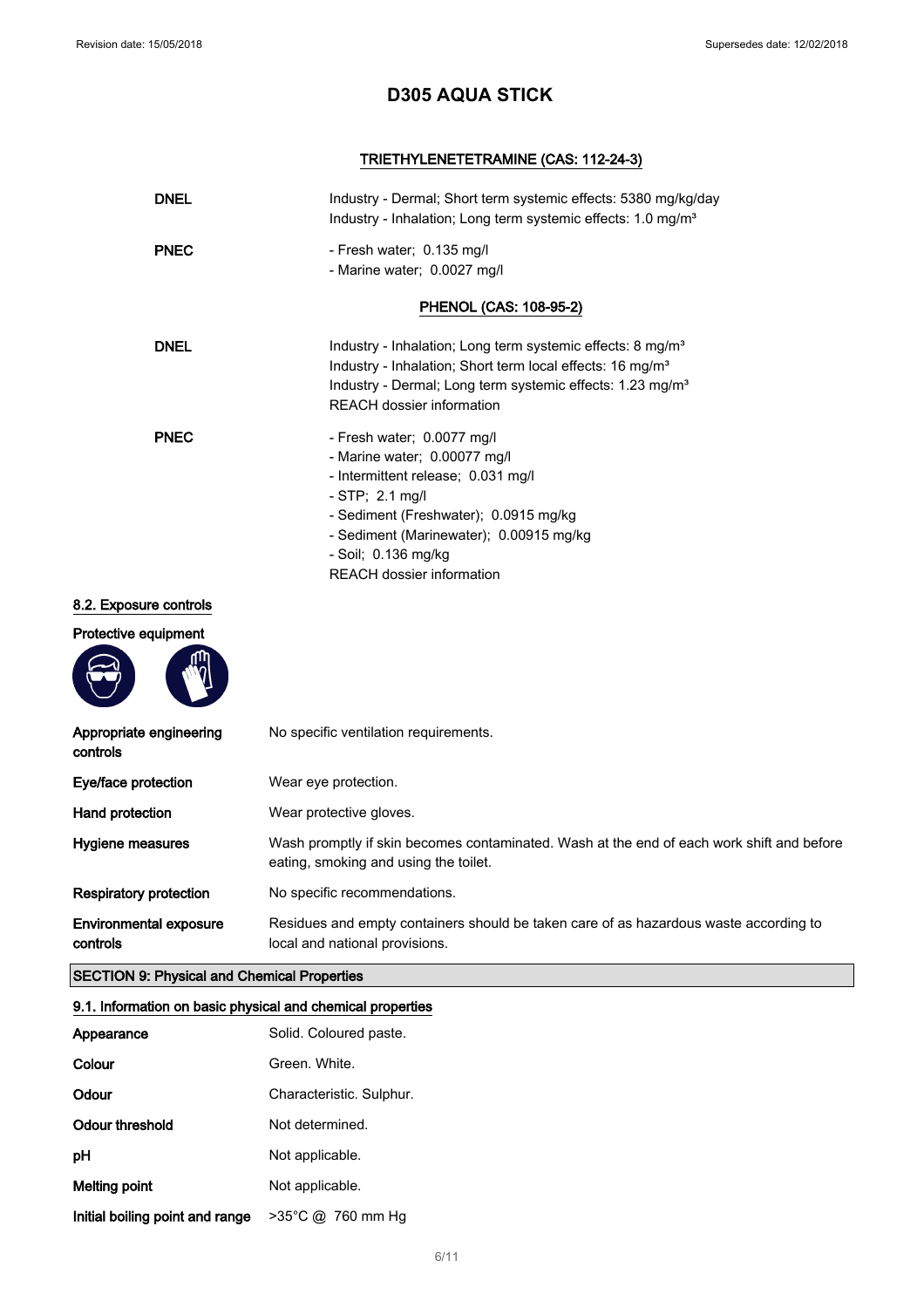| Flash point                                     | $>100^{\circ}$ C                                                    |
|-------------------------------------------------|---------------------------------------------------------------------|
| <b>Evaporation rate</b>                         | Not applicable.                                                     |
| <b>Evaporation factor</b>                       | Not applicable.                                                     |
| Flammability (solid, gas)                       | Not determined.                                                     |
| Upper/lower flammability or<br>explosive limits | Not determined.                                                     |
| Vapour pressure                                 | <500 Pa @ 20°C                                                      |
| Vapour density                                  | Not applicable.                                                     |
| <b>Relative density</b>                         | ~2                                                                  |
| <b>Bulk density</b>                             | Not applicable.                                                     |
| Solubility(ies)                                 | Insoluble in water                                                  |
| Partition coefficient                           | Not determined.                                                     |
| Auto-ignition temperature                       | Not determined.                                                     |
| <b>Decomposition Temperature</b>                | Not determined.                                                     |
| <b>Viscosity</b>                                | Not applicable.                                                     |
| <b>Explosive properties</b>                     | Not applicable.                                                     |
| 9.2. Other information                          |                                                                     |
| <b>SECTION 10: Stability and reactivity</b>     |                                                                     |
| 10.1. Reactivity                                |                                                                     |
| <b>Reactivity</b>                               | There are no known reactivity hazards associated with this product. |
| 10.2. Chemical stability                        |                                                                     |
| <b>Stability</b>                                | Stable at normal ambient temperatures and when used as recommended. |
| 10.3. Possibility of hazardous reactions        |                                                                     |
| 10.4. Conditions to avoid                       |                                                                     |
| Conditions to avoid                             | Avoid contact with the following materials: Acids.                  |
| 10.5. Incompatible materials                    |                                                                     |
| Materials to avoid                              | Acids. Amines.                                                      |
| 10.6. Hazardous decomposition products          |                                                                     |
| Hazardous decomposition<br>products             | Oxides of carbon. Oxides of nitrogen.                               |
| <b>SECTION 11: Toxicological information</b>    |                                                                     |
| 11.1. Information on toxicological effects      |                                                                     |
| Acute toxicity - oral                           |                                                                     |
| ATE oral (mg/kg)                                | 25,641.03                                                           |
| Acute toxicity - dermal                         |                                                                     |
| ATE dermal (mg/kg)                              | 161,538.46                                                          |
| Acute toxicity - inhalation                     |                                                                     |
| ATE inhalation (vapours mg/l)                   | 769.23                                                              |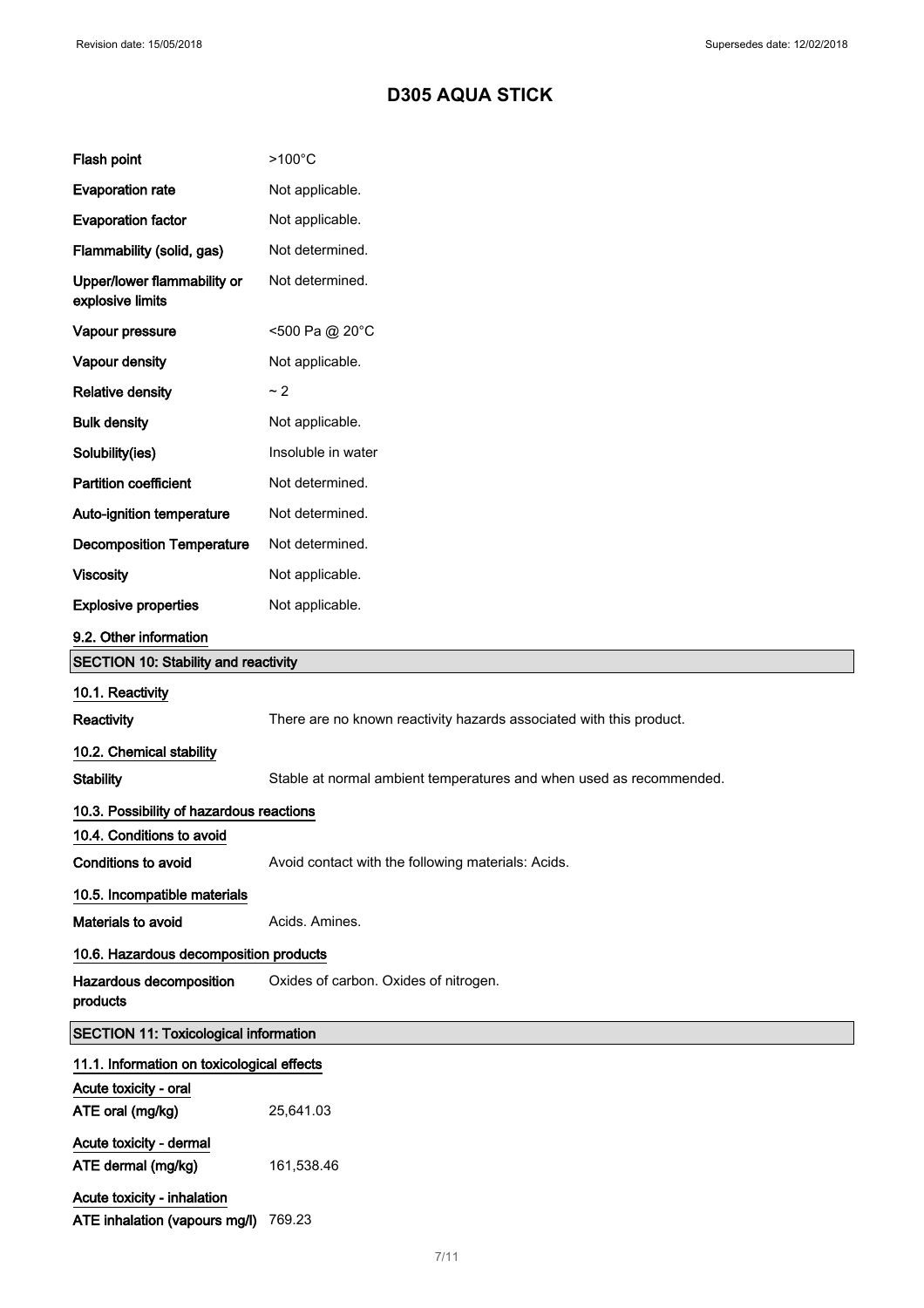| Skin sensitisation        |                                                                     |
|---------------------------|---------------------------------------------------------------------|
| <b>Skin sensitisation</b> | Sensitising.                                                        |
| Ingestion                 | May cause discomfort.                                               |
| <b>Skin contact</b>       | May cause sensitisation by skin contact. May cause skin irritation. |
| Eye contact               | May irritate eyes.                                                  |
| Route of exposure         | Skin and/or eye contact.                                            |

## Toxicological information on ingredients.

## EPOXY RESIN (Number average MW <= 700 )

|                                           | Acute toxicity - oral                                     |          |                                                                    |  |
|-------------------------------------------|-----------------------------------------------------------|----------|--------------------------------------------------------------------|--|
|                                           | Acute toxicity oral (LD <sub>50</sub><br>mg/kg)           | 11,400.0 |                                                                    |  |
|                                           | <b>Species</b>                                            | Rat      |                                                                    |  |
|                                           | Acute toxicity - dermal                                   |          |                                                                    |  |
|                                           | Acute toxicity dermal (LD <sub>50</sub> 1,200.0<br>mg/kg) |          |                                                                    |  |
|                                           | <b>Species</b>                                            | Rat      |                                                                    |  |
|                                           |                                                           |          | <b>PHENOL</b>                                                      |  |
|                                           | Acute toxicity - oral                                     |          |                                                                    |  |
|                                           | Acute toxicity oral (LD <sub>50</sub><br>mg/kg)           | 317.0    |                                                                    |  |
|                                           | <b>Species</b>                                            | Rat      |                                                                    |  |
|                                           | ATE oral (mg/kg)                                          | 100.0    |                                                                    |  |
|                                           | Acute toxicity - dermal                                   |          |                                                                    |  |
|                                           | Acute toxicity dermal (LD <sub>50</sub> 630.0<br>mg/kg)   |          |                                                                    |  |
|                                           | <b>Species</b>                                            | Rabbit   |                                                                    |  |
|                                           | ATE dermal (mg/kg)                                        | 630.0    |                                                                    |  |
|                                           | Acute toxicity - inhalation                               |          |                                                                    |  |
|                                           | <b>ATE inhalation (vapours</b><br>mg/l)                   | 3.0      |                                                                    |  |
|                                           | Carcinogenicity                                           |          |                                                                    |  |
|                                           | <b>IARC carcinogenicity</b>                               |          | IARC Group 3 Not classifiable as to its carcinogenicity to humans. |  |
| <b>SECTION 12: Ecological Information</b> |                                                           |          |                                                                    |  |

## 12.1. Toxicity

Ecological information on ingredients.

## EPOXY RESIN (Number average MW <= 700 )

Acute aquatic toxicity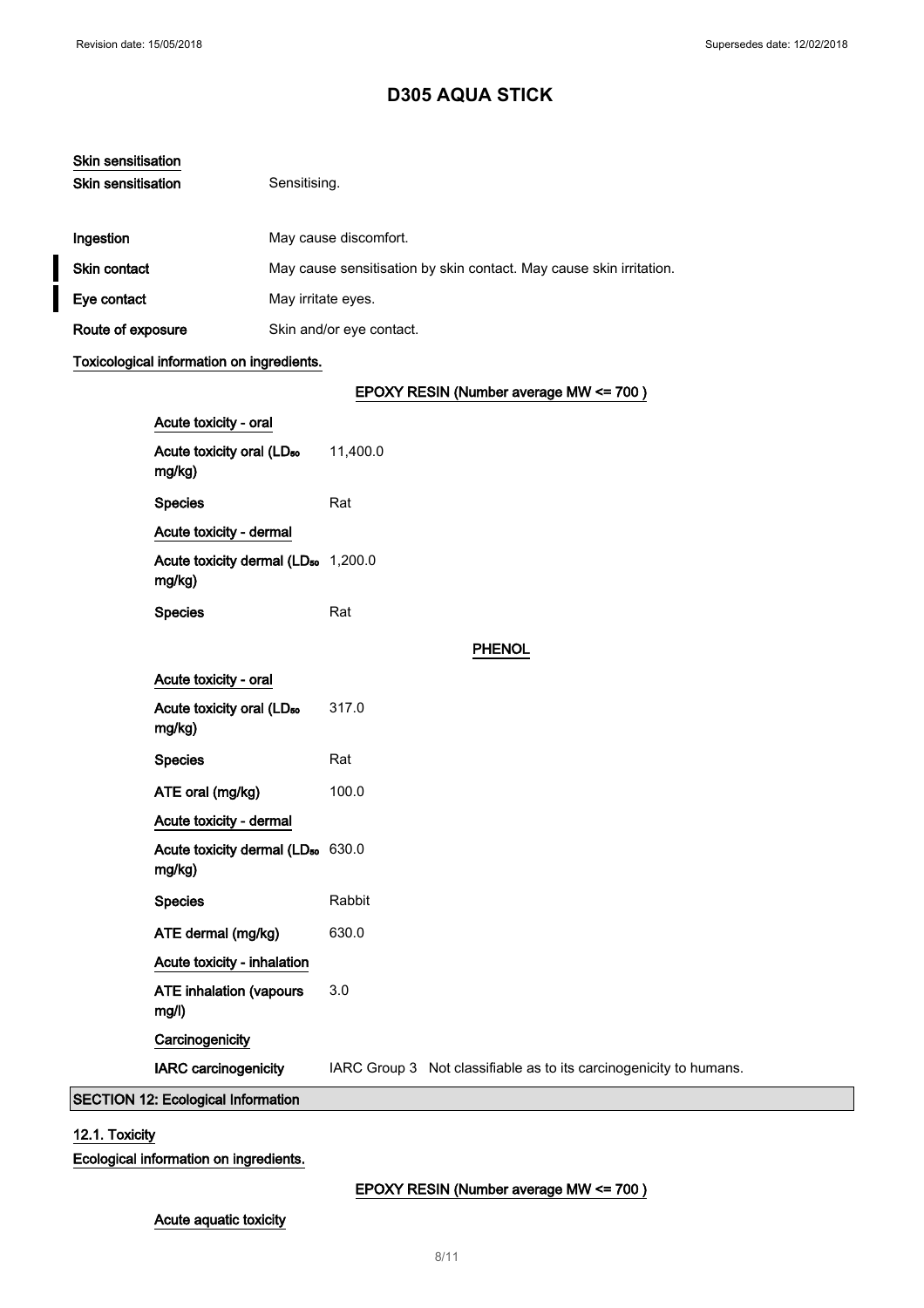|                                        | Acute toxicity - fish                                                                                                 | LC50, 96 hours: 2 mg/l, Oncorhynchus mykiss (Rainbow trout)                                                              |  |  |  |  |
|----------------------------------------|-----------------------------------------------------------------------------------------------------------------------|--------------------------------------------------------------------------------------------------------------------------|--|--|--|--|
|                                        | Acute toxicity - aquatic<br>invertebrates                                                                             | EC <sub>50</sub> , 48 hours: 1.8 mg/l, Daphnia magna                                                                     |  |  |  |  |
|                                        | Acute toxicity - aquatic<br>plants                                                                                    | EC <sub>50</sub> , 72 hours: 11 mg/l, Freshwater algae<br>EC <sub>50</sub> , 96 hours: 220 mg/l, Scenedesmus subspicatus |  |  |  |  |
|                                        | Chronic aquatic toxicity                                                                                              |                                                                                                                          |  |  |  |  |
|                                        | Chronic toxicity - aquatic<br>invertebrates                                                                           | NOEC, 21 days: 0.3 mg/l, Daphnia magna                                                                                   |  |  |  |  |
|                                        | <b>PHENOL</b>                                                                                                         |                                                                                                                          |  |  |  |  |
|                                        | Acute aquatic toxicity                                                                                                |                                                                                                                          |  |  |  |  |
|                                        | Acute toxicity - fish                                                                                                 | LC50, 96 hours: 67.5 mg/l, Pimephales promelas (Fat-head Minnow)                                                         |  |  |  |  |
|                                        | Chronic aquatic toxicity                                                                                              |                                                                                                                          |  |  |  |  |
|                                        | M factor (Chronic)                                                                                                    | 1                                                                                                                        |  |  |  |  |
|                                        | 12.2. Persistence and degradability                                                                                   |                                                                                                                          |  |  |  |  |
|                                        | Persistence and degradability The product is not biodegradable.                                                       |                                                                                                                          |  |  |  |  |
|                                        | Ecological information on ingredients.                                                                                |                                                                                                                          |  |  |  |  |
|                                        |                                                                                                                       | EPOXY RESIN (Number average MW <= 700)                                                                                   |  |  |  |  |
|                                        | Biodegradation                                                                                                        | - 12% Degradation (%): 28 days                                                                                           |  |  |  |  |
|                                        | 12.3. Bioaccumulative potential                                                                                       |                                                                                                                          |  |  |  |  |
|                                        | <b>Bioaccumulative potential</b>                                                                                      | No data available on bioaccumulation.                                                                                    |  |  |  |  |
| <b>Partition coefficient</b>           | Not determined.                                                                                                       |                                                                                                                          |  |  |  |  |
| Ecological information on ingredients. |                                                                                                                       |                                                                                                                          |  |  |  |  |
|                                        |                                                                                                                       | EPOXY RESIN (Number average MW <= 700)                                                                                   |  |  |  |  |
|                                        |                                                                                                                       | Bioaccumulative potential May accumulate in soil and water systems. BCF: 100 - 3000,                                     |  |  |  |  |
|                                        | <b>Partition coefficient</b>                                                                                          | log Pow: 3.242 Estimated Value                                                                                           |  |  |  |  |
| 12.4. Mobility in soil                 |                                                                                                                       |                                                                                                                          |  |  |  |  |
| <b>Mobility</b>                        | The product is insoluble in water and will spread on the water surface. The product is non-<br>volatile. Semi-mobile. |                                                                                                                          |  |  |  |  |
|                                        | Ecological information on ingredients.                                                                                |                                                                                                                          |  |  |  |  |
|                                        |                                                                                                                       | EPOXY RESIN (Number average MW <= 700)                                                                                   |  |  |  |  |
|                                        | <b>Mobility</b>                                                                                                       | Semi-mobile.                                                                                                             |  |  |  |  |
|                                        | Adsorption/desorption<br>coefficient                                                                                  | Water - Koc: 1800 - 4400 @ 25°C Estimated Value                                                                          |  |  |  |  |
|                                        | Henry's law constant                                                                                                  | 4.93E-05 Pa m3/mol @ 25°C                                                                                                |  |  |  |  |
|                                        | 12.5. Results of PBT and vPvB assessment                                                                              |                                                                                                                          |  |  |  |  |

Results of PBT and vPvB assessment This product does not contain any substances classified as PBT or vPvB.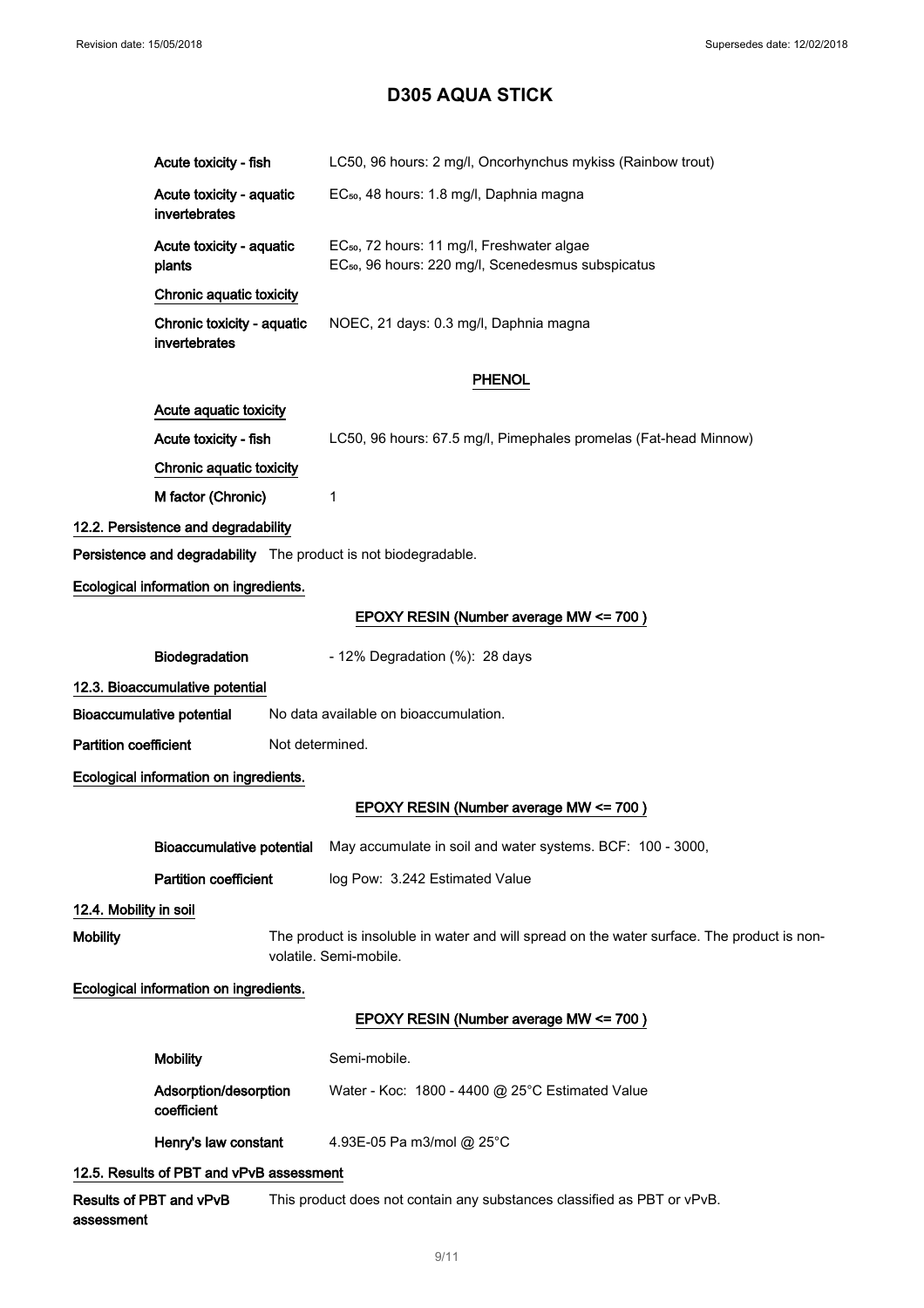#### Ecological information on ingredients.

## EPOXY RESIN (Number average MW <= 700 )

| Results of PBT and vPvB<br>assessment                                                          | This substance is not classified as PBT or vPvB according to current EU criteria.                                     |
|------------------------------------------------------------------------------------------------|-----------------------------------------------------------------------------------------------------------------------|
| 12.6. Other adverse effects                                                                    |                                                                                                                       |
| <b>SECTION 13: Disposal considerations</b>                                                     |                                                                                                                       |
| 13.1. Waste treatment methods                                                                  |                                                                                                                       |
| Disposal methods                                                                               | Dispose of waste via a licensed waste disposal contractor.                                                            |
| Waste class                                                                                    | The waste code classification is to be carried out according to the European Waste Catalogue<br>(EWC).                |
| <b>SECTION 14: Transport information</b>                                                       |                                                                                                                       |
| General                                                                                        | The product is not covered by international regulations on the transport of dangerous goods<br>(IMDG, IATA, ADR/RID). |
| 14.1. UN number                                                                                |                                                                                                                       |
| Not applicable.                                                                                |                                                                                                                       |
| 14.2. UN proper shipping name                                                                  |                                                                                                                       |
| Not applicable.                                                                                |                                                                                                                       |
| 14.3. Transport hazard class(es)                                                               |                                                                                                                       |
| No transport warning sign required.                                                            |                                                                                                                       |
| 14.4. Packing group                                                                            |                                                                                                                       |
| Not applicable.                                                                                |                                                                                                                       |
| 14.5. Environmental hazards                                                                    |                                                                                                                       |
| Environmentally hazardous substance/marine pollutant<br>No.                                    |                                                                                                                       |
| 14.6. Special precautions for user                                                             |                                                                                                                       |
| Not applicable.                                                                                |                                                                                                                       |
|                                                                                                | 14.7. Transport in bulk according to Annex II of MARPOL and the IBC Code                                              |
| Transport in bulk according to Not applicable.<br>Annex II of MARPOL 73/78<br>and the IBC Code |                                                                                                                       |
| <b>SECTION 15: Regulatory information</b>                                                      |                                                                                                                       |
|                                                                                                | 15.1. Safety, health and environmental regulations/legislation specific for the substance or mixture                  |
| <b>EU</b> legislation                                                                          | (EU) No 2015/830                                                                                                      |
| Guidance                                                                                       | Workplace Exposure Limits EH40.                                                                                       |
| 15.2. Chemical safety assessment                                                               |                                                                                                                       |
|                                                                                                |                                                                                                                       |

No chemical safety assessment has been carried out.

SECTION 16: Other information